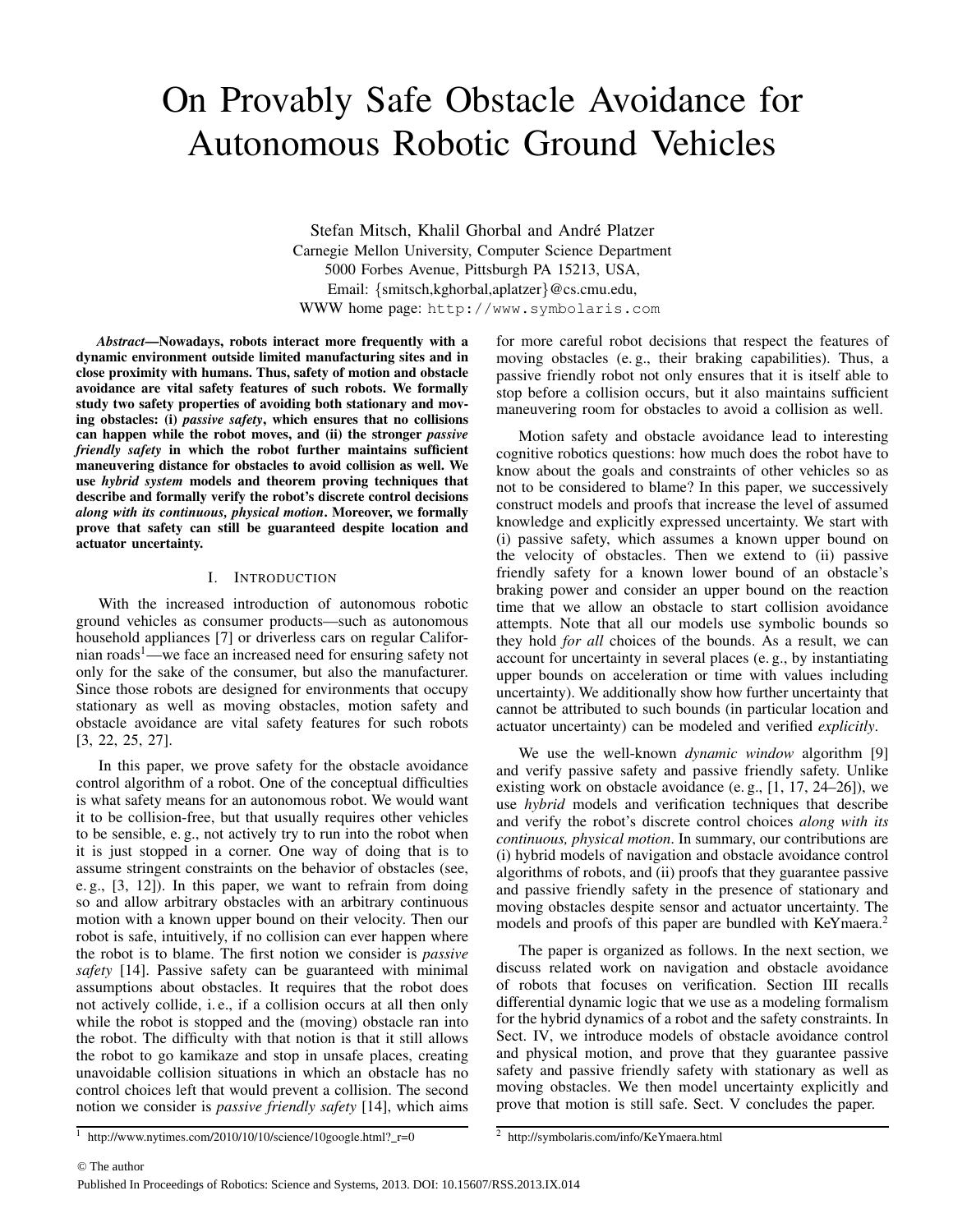# II. RELATED WORK

Isabelle has recently been used to formally verify that a C program implements the specification of the dynamic window algorithm [25]. This is interesting, but the algorithm itself and its impact on motion of the robot was considered in an informal pen-and-paper argument only. We, instead, formally verify the correctness of the dynamic window algorithm using a hybrid verification technique. Thus, we complement the work in [25] in a twofold manner: First, we create hybrid models of the control and the motion dynamics of the robot and formally verify correctness of the dynamic window algorithm control for the combined dynamics. Second, we model stationary as well as moving obstacles and prove two versions of safety. These complementary results together present a strong safety argument from concept (this paper) to implementation [25].

PASSAVOID [3] is a navigation scheme, which avoids *braking inevitable collision states* (i. e., states that regardless of the robot's trajectory lead to a collision) to achieve safety in the presence of moving obstacles. Since PASSAVOID is designed to operate in completely unknown environments, it ensures that the robot is at rest when a collision occurs (*passive safety*). The motion dynamics of the robot have only been considered in simulation. We prove the stronger *passive friendly safety* using a hybrid verification technique (i. e., algorithm and motion dynamics), which ensures that the robot does not create unavoidable collision situations by stopping in unsafe places.

For the purpose of guaranteeing infinite horizon safety, velocity obstacle sets [27] assume unpredictable behavior for obstacles with known forward speed and maximum turn rate (i. e., Dubin's cars). The authors focus only on the obstacle behavior; the robot's motion is explicitly excluded from their work. We complement their work and show that a robot, which has a known upper bound on its reaction time and considers discs as velocity obstacle sets (i. e., known forward speed and unknown turn rate, as allowed by [27]), moves safely.

Hybrid models of driver support systems in cars [12, 16] have been verified with a model of the continuous dynamics of cars. That points out interesting safety conditions for vehicles on straight lines, but not in the general two-dimensional case that we consider in this work.

Safety of aircraft collision avoidance maneuvers in the two-dimensional plane was verified for constant translational velocity and a rotational velocity that stays constant during the maneuver [13, 22]. Our models include acceleration for both translational and rotational velocity.

LTLMoP contains an approach [23] to guarantee highlevel behavior for map exploration when the environment is continuously updated. The approach synthesizes and resynthesizes plans, expressed in linear temporal logic, of a hybrid controller, when new map information is discovered. This work focuses on preserving the state and task completion history, and thus on guaranteeing that the robot will follow a high-level behavior (e. g., visit all rooms) even when the controller is re-synthesized, not on safe obstacle avoidance.

Pan et al. [17] propose a method to smooth the trajectories produced by sampling-based planners in a collision-free manner. Our paper proves that such trajectories are indeed safe when considering the control choices of a robot and its continuous dynamics.

LQG-MP [26] is a motion planning approach that takes into account the sensors, controllers, and motion dynamics of a robot while working with uncertain information about the environment. The approach assesses randomly generated paths by the approximated probability of a collision with an obstacle. One goal is to select paths with low collision probability; however, guaranteeing collision-free motion is not their focus, since a collision-free path may not even have been generated.

Althoff et al. [1] use a probabilistic approach to rank trajectories according to their collision probability. To further refine such a ranking, a collision cost metric is proposed, which derives the cost of a potential collision by considering the relative speeds and masses of the collision objects.

Seward et al. [24] try to avoid potentially hazardous situations by using Partially Observable Markov Decision Processes. Their focus, however, is on a user-definable tradeoff between safety and progress towards a goal. Hence, safety is not guaranteed under all circumstances.

In summary, this paper addresses safety of robot obstacle avoidance in the following manner.

- Unlike [3, 23–25, 27], we study combined models of the *hybrid dynamics* in terms of discrete control and differential equations for continuous physical motion of the robot as well as the obstacles, not discrete control alone or only the behavior of obstacles.
- Unlike [12, 13, 16, 22, 25], we verify safety in the two-dimensional plane not one-dimensional space *and* do not assume constant translational and rotational velocity, but include accelerations for both, as needed for ground vehicles.
- Unlike [1, 17, 23, 24, 26], we produce *formal, deductive proofs* in a formal verification tool. Note, that in [25] the correctness of the implementation w.r.t. the algorithm's specification was formally verified, but not the motion of the robot.
- Unlike [17, 23, 25], we verify safety even in the presence of moving obstacles.
- Unlike [3, 17, 23, 25], we verify *passive friendly safety*, which is important because passive (non-friendly) safe robots may cause unavoidable collisions by stopping in unsafe places so that obstacles will collide with them.
- Unlike [3, 12, 22, 23], we consider sensor and actuator uncertainty in our verification results.
- Unlike [1, 24, 26], we do not minimize or probabilistically minimize collisions, but prove that collisions can never occur (as long as the robot system fits to the model).

#### III. PRELIMINARIES: DIFFERENTIAL DYNAMIC LOGIC

A robot and the moving obstacles in its environment form a hybrid system: they make discrete control choices (e. g., compute the actuator set values for acceleration, braking, or steering), which in turn influence their actual physical behavior (e. g., slow down to a stop, move along a curve). Hybrid systems have been considered as joint models for both components, since verification of either component alone does not capture the full behavior of a robot and its environment.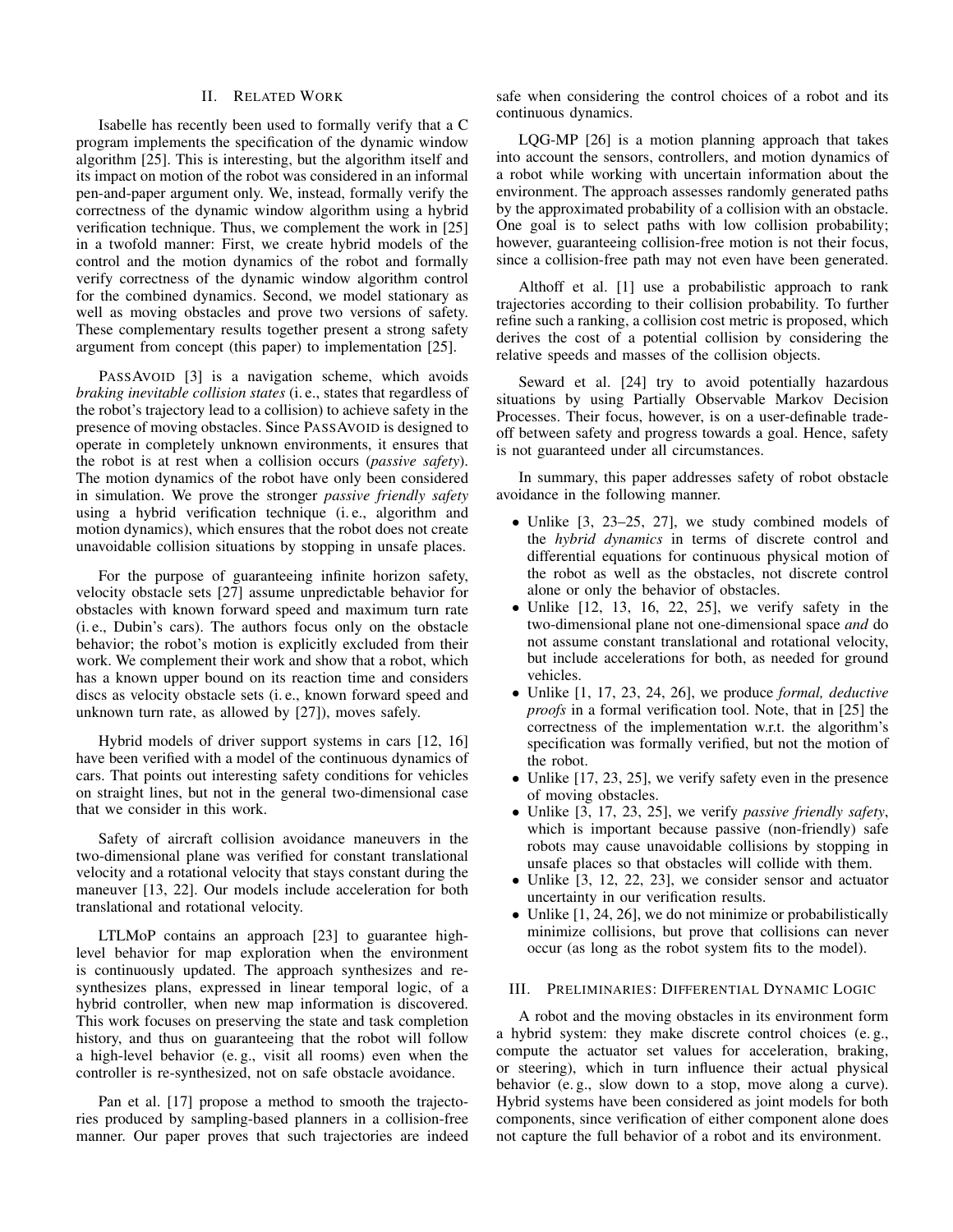TABLE I: Hybrid program representations of hybrid systems.

| <b>Statement</b>            | Effect                                                            |
|-----------------------------|-------------------------------------------------------------------|
| $\alpha$ ; $\beta$          | sequential composition, first run $\alpha$ , then $\beta$         |
| $\alpha \cup \beta$         | nondeterministic choice, following either $\alpha$ or $\beta$     |
| $\alpha^*$                  | nondeterministic repetition, repeats $\alpha$ $n > 0$ times       |
| $x := \theta$               | assign value of term $\theta$ to variable x (discrete jump)       |
| $x := *$                    | assign arbitrary real number to variable $x$                      |
| $(x'_1 = \theta_1, \ldots,$ | evolve $x_i$ along differential equation system $x'_i = \theta_i$ |
| $x'_n = \theta_n \& F$      | restricted to maximum evolution domain F                          |

In order to verify safe obstacle avoidance, we use *differential dynamic logic*  $d\mathcal{L}$  [18, 20, 21], which has a notation for hybrid systems as *hybrid programs*. We use hybrid programs for modeling a robot that follows the dynamic window algorithm as well as for modeling the behavior of moving obstacles.  $d\mathcal{L}$  allows us to make statements that we want to be true for all runs of the program (safety) or for at least one run (liveness). Both constructs are necessary to verify safety: for all possible control choices and entailed physical motion, our robot must be able to stop, while at the same time there must be at least one possible execution in which the obstacle is able to stop without collision as well. Table I summarizes the syntax of hybrid programs together with an informal semantics.

Sequential composition  $\alpha$ ;  $\beta$  says that  $\beta$  starts after  $\alpha$ finishes (e. g., first let the robot choose acceleration, then steering angle). The nondeterministic choice  $\alpha \cup \beta$  follows either  $\alpha$  or  $\beta$  (e.g., let the robot decide nondeterministically between remaining stopped or accelerating). The nondeterministic repetition operator  $\alpha^*$  repeats  $\alpha$  zero or more times (e.g., let the robot repeatedly control and drive). Assignment  $x := \theta$ instantaneously assigns the value of the term  $\theta$  to the variable x (e.g., let the robot choose maximum braking), while  $x := *$ assigns an arbitrary value to  $x$  (e.g., let the robot choose any acceleration).  $x' = \theta \& F$  describes a continuous evolution of x within the evolution domain  $F$  (e.g., let the velocity of the robot change according to its acceleration, but never lower than zero). The test  $?F$  checks that a particular condition  $F$ holds, and aborts if it does not (e. g., test whether or not the distance to an obstacle is large enough). A typical pattern that involves assignment and tests is to limit the assignment of arbitrary values to known bounds (e. g., limit an arbitrarily chosen acceleration to the physical limits of the robot, as in  $x := *; ?x \leq A$ , which says x is any value less or equal A).

The set of  $d\mathcal{L}$  formulas is generated by the following EBNF grammar (where  $\sim \in \{ \leq, \leq, =, \geq, \geq \}$  and  $\theta_1, \theta_2$  are arithmetic expressions in  $+,-, \cdot, /$  over the reals):

$$
\phi ::= \theta_1 \sim \theta_2 \mid \neg \phi \mid \phi \land \psi \mid \phi \lor \psi \mid \phi \rightarrow \psi \mid \forall x \phi \mid [\alpha] \phi \mid \langle \alpha \rangle \phi
$$

Further operations, such as Euclidian norm  $\|\theta\|$  and infinity norm  $\|\theta\|_{\infty}$  of a vector  $\theta$ , are definable.

To specify the desired correctness properties of hybrid programs,  $d\mathcal{L}$  formulas of the form  $F \to [\alpha]G$  mean that all executions of the hybrid program  $\alpha$ , which start at a state in which formula  $F$  is true, lead to states in which formula  $G$  is true. Dually, formula  $F \to \langle \alpha \rangle G$  expresses that there is a state reachable by the hybrid program  $\alpha$  that satisfies formula  $G$ .

Differential dynamic logic comes with a verification technique to prove those correctness properties. We did all our proofs in the verification tool KeYmaera, which implements this verification technique [18–20]. KeYmaera supports hybrid systems with nonlinear discrete jumps, nonlinear differential equations, differential-algebraic equations, differential inequalities, and systems with nondeterministic discrete or continuous input. This makes KeYmaera more readily applicable to robotic verification than other hybrid system verification tools, such as SpaceEx [10], which focuses on piecewise linear systems. KeYmaera implements automatic proof strategies that decompose hybrid systems symbolically [20]. This compositional verification principle helps scaling up verification, because KeYmaera verifies a big system by verifying properties of subsystems. Strong theoretical properties, including relative completeness results, have been shown about  $d\mathcal{L}$  [18, 21] indicating how this composition principle can be successful.

#### IV. ROBOTIC GROUND VEHICLE NAVIGATION

The robotics community has come up with a large variety of robot designs, which differ not only in their tool equipment, but also (and more importantly for the discussion in this paper) in their kinematic capabilities. We focus on wheel-based vehicles. In order to make our models applicable to a large variety of robots, we use only limited control options (e. g., do not move sideways to avoid collisions). We consider robots that drive forward (non-negative translational velocity) in sequences of arcs in two-dimensional space.<sup>3</sup> Such trajectories can be realized by robots with single wheel drive, differential drive, Ackermann drive, synchro drive, or omni drive [4].

Many different navigation and obstacle avoidance algorithms have been proposed for such robots, e. g. *dynamic window* [9], *potential fields* [11], or *velocity obstacles* [8]. For an introduction to various navigation approaches for mobile robots, see [2, 6]. In this paper, we focus on the dynamic window algorithm [9], which is derived from the motion dynamics of the robot and thus discusses all aspects of a hybrid system (models of discrete and continuous dynamics). Other approaches, such as velocity obstacles [8], are interesting for further work on provably safe moving obstacle avoidance.

We want to prove motion safety of a robot that avoids obstacles by dynamic window navigation. Under *passive safety* [14], the vehicle is in a safe state if it is able to come to a full stop before making contact with an obstacle (i. e., the vehicle does not itself collide with obstacles, so if a collision occurs at all then while the vehicle was stopped). Passive safety, however, puts the burden of avoiding collisions mainly on other objects. The safety condition that we want to prove additionally is the stronger *passive friendly safety* [14]: we want to guarantee that our robot will come to a full stop safely under all circumstances, but will also leave sufficient maneuvering room for moving obstacles to avoid a collision.<sup>4</sup>

We consider both models and both safety properties to show the differences between the assumed knowledge and the safety guarantees that can be made. The verification effort and complexity difference is quite instructive: passive safety can be guaranteed by proving safety of all robot choices, whereas passive friendly safety additionally requires liveness proofs for

<sup>&</sup>lt;sup>3</sup> If the radius of such a circle is infinite, the robot drives (forward) on a straight line. <sup>4</sup> The robot ensures that there is enough room for the obstacle to stop before a collision occurs. If the obstacle decides not to, the obstacle is to blame and our robot is still considered safe.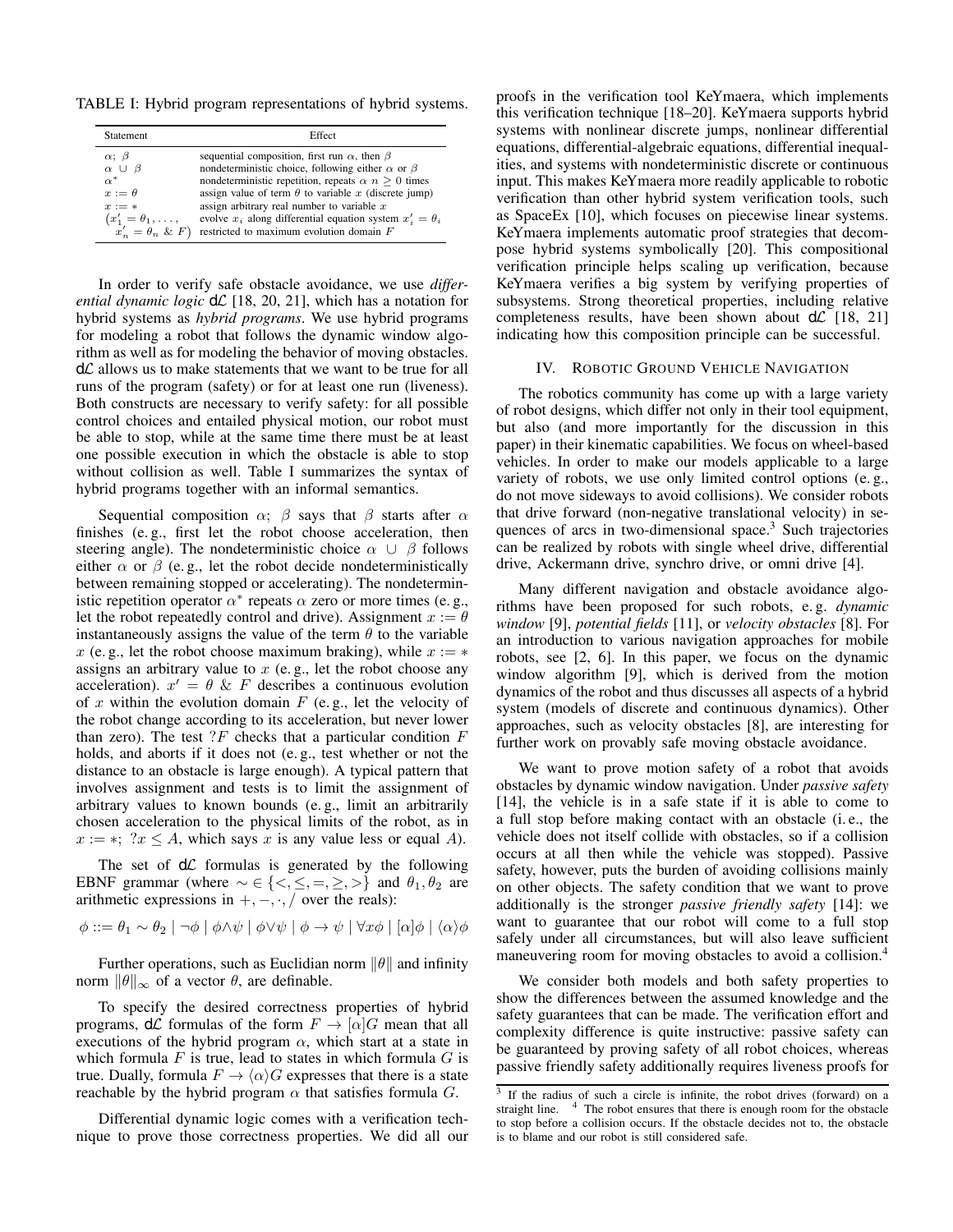

(a) Position  $(p_r^x, p_r^y)$ , translational velocity  $v_r$  and rotational velocity  $\omega_r$  for positive acceleration on a circle.

t





(b) Position  $(p_r^x, p_r^y)$ , translational velocity  $v_r$  and rotational velocity  $\omega_r$  for braking to a complete stop on a circle.



Fig. 1: Trajectories of the robot.

 $2^2$  4 \ 6 \ / 8 | 10 \ 12  $-10$ -5 5 F 10  $p_r^x$  |  $p_r^y$ y 1  $\mathbf{v}_{\rm r}$ wr

15 r

(c) Position  $(p_r^x, p_r^y)$ , translational velocity  $v_r$ and rotational velocity  $\omega_r$  for translational acceleration on a spiral.



(f)  $(p_r^x, p_r^y)$  motion plot for (c).

the obstacle. In the following sections, we discuss models and verification of the dynamic window algorithm in detail.

#### *A. Passive Safety of Obstacle Avoidance*

The dynamic window algorithm is an obstacle avoidance approach for mobile robots equipped with synchro drive [9] but can be used for other drives too [5]. It uses circular trajectories that are uniquely determined by pairs of translational and rotational velocity  $(v, \omega)$ . The algorithm is roughly organized into two steps: (i) The range of all possible pairs of translational and rotational velocities is reduced to admissible ones that result in safe trajectories (i. e., avoid collisions since those trajectories allow the robot to stop before it reaches the nearest obstacle). The admissible pairs are further restricted to those that can be realized by the robot within a short time frame (the so-called dynamic window). If the set of admissible and realizable velocities is empty, the algorithm stays on the previous safe curve (such curve exists unless the robot started in an unsafe state). (ii) Progress towards the goal is optimized by maximizing a goal function. For safety verification, we can omit the second step and verify the stronger property that all choices that are fed into the optimization are safe.

*a) Modeling:* We develop a model of the principles in the dynamic window algorithm as a hybrid program in  $d\mathcal{L}$ . The dynamic window algorithm safely abstracts the robot's shape to a single point, since other shapes reduce to adjusting the (virtual) shapes of the obstacles (cf. [15] for an approach to attribute robot shape to obstacles). We also use this abstraction to reduce the verification complexity. The robot has state variables describing its current position  $p_r = (p_r^x, p_r^y)$ , translational

velocity  $v_r \geq 0$ , translational acceleration  $a_r$ , a direction vector  $d_r = (\cos \theta, \sin \theta)$ ,<sup>5</sup> and angular velocity  $\theta' = \omega_r$ .<sup>6</sup> The translational and rotational velocities are linked w.r.t. the rigid body planar motion by the formula  $||p_r - p_c|| \omega_r = v_r$ , where the radius  $\|p_r - p_c\|$  is the distance between the robot and the center of its current curve  $p_c = (p_c^x, p_c^y)$ . Following [19], we encode sine and cosine functions in the dynamics using the extra variables  $d_r^x = \cos \theta$  and  $d_r^y = \sin \theta$  to avoid undecidable arithmetic. The continuous dynamics for the dynamic window algorithm [9] can be described by the differential equation system of ideal-world dynamics of the planar rigid body motion  $(p_r^{x'} = v_r d_r^x, p_r^{y'} = v_r d_r^y, v_r' = a_r,$  $\left(\|p_r - p_c\|\omega_r\right)' = a_r, \ d_r^{\bar{x}'} = -\omega_r \dot{d}_r^{\bar{y}}, \ d_r^{\bar{y}'} = \omega_r \dot{d}_r^{\bar{x}}$  where the condition  $(\Vert p_r - p_c \Vert \omega_r)' = a_r$  encodes the rigid body planar motion  $||p_r-p_c||\omega_r = v_r$  that we consider. The dynamic window algorithm assumes direct control of the translational velocity  $v_r$ . We, instead, control acceleration  $a_r$  and do not perform instant changes of the velocity. Our model is closer to the actual dynamics of a robot, which cannot really change its velocity instantly. The realizable velocities, then, follow from the differential equation system.

Figure 1(a) depicts the position and velocity changes of a robot accelerating on a circle around a center point  $p_c = (2, 0)$ . The robot starts at  $p_r = (0, 0)$  as initial position, with  $v_r = 2$  as initial translational velocity and  $\omega_r = 1$  as initial rotational velocity; Figure 1(d) shows the resulting circular trajectory. Figure 1(b) and Figure 1(e) show the resulting

 $5$  As stated earlier, we study unidirectional motion: the robot moves along its direction, that is the vector  $d_r$  gives the direction of the velocity vector.

 $6$  The derivative with respect to time is denoted by superscript prime  $(')$ .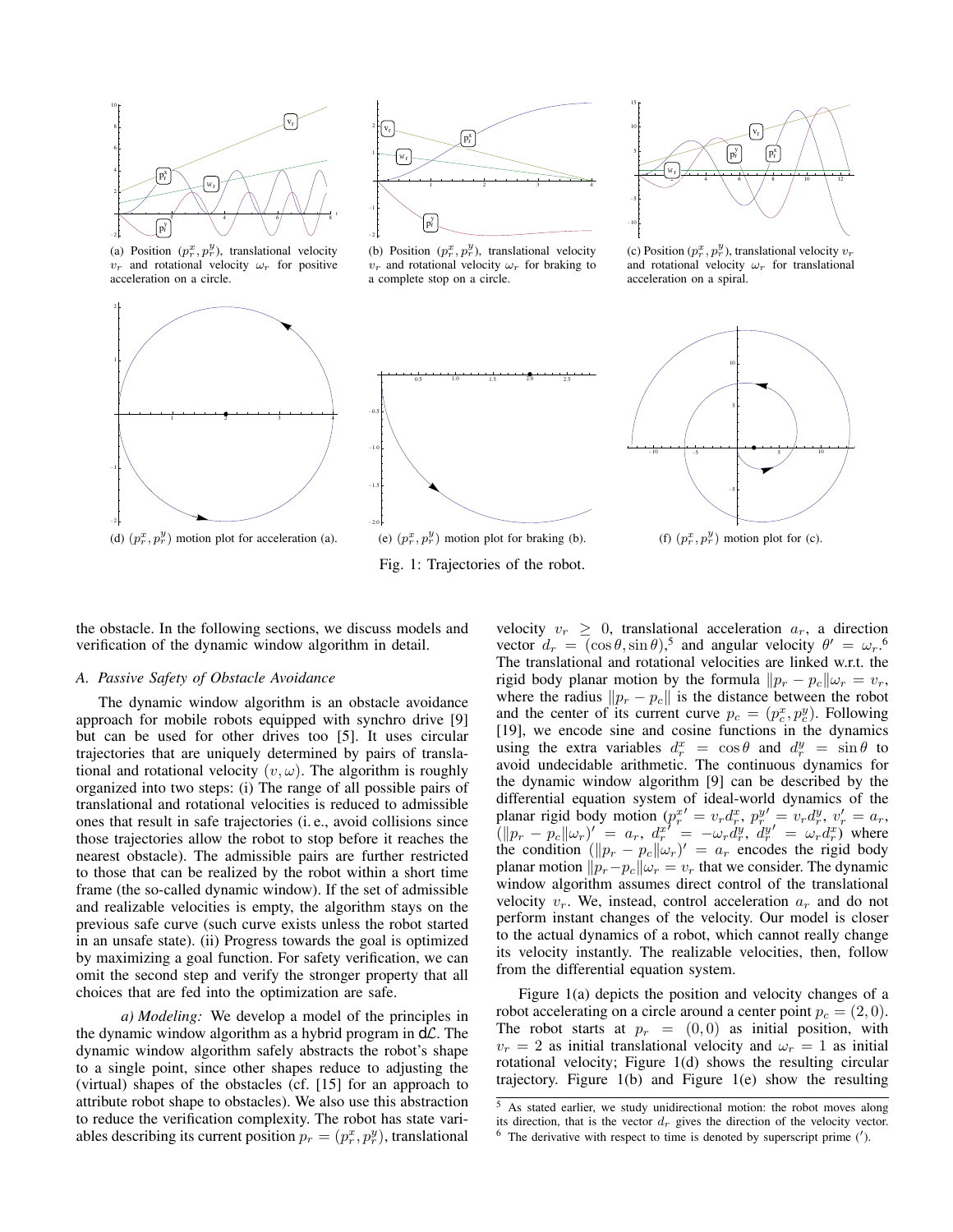curve when braking (the robot brakes along the curve and comes to a complete stop before completing the circle). If the rotational velocity is constant ( $\omega'_r = 0$ ), the robot drives an Archimedean spiral with the translational and rotational accelerations controlling the spiral's separation distance  $(a_r/\omega_r^2)$ . The corresponding plots are shown in Figures 1(c) and 1(f).

As in the dynamic window algorithm, we assume bounds for the acceleration  $a_r$  in terms of a maximum acceleration  $A > 0$  and braking power  $b > 0$ , as well as a bound  $\Omega$  on the rotational velocity  $\omega_r$ . We use  $\varepsilon$  to denote the upper bound for the control loop time interval (e. g., sensor and actuator delays, sampling rate, and computation time). That is, the robot may react as quickly as it wants, but it can take no longer than  $\varepsilon$ . Notice that, without such a time bound, the robot would not be safe, because its control might never run. In our model, all these bounds will be used as symbolic parameters and not concrete numbers. Therefore, our results apply to *all values* of these parameters and can be enlarged to include uncertainty.

An obstacle has vector state variables describing its current position  $p_o = (p_o^x, p_o^y)$  and velocity  $v_o = (v_o^x, v_o^y)$ . The obstacle model is very liberal. The only restriction about the dynamics is, that within  $\varepsilon$  time units, they move continuously with bounded velocity  $||v_o|| \leq V$ . Note, that the dynamic window algorithm considers a special case  $V = 0$  (obstacles are stationary). Depending on the relation of V to  $\varepsilon$ , moving obstacles can make quite a difference, e. g., when fast obstacles meet communication-based virtual sensors as in RoboCup.<sup>7</sup>

In order to determine admissible velocities, the dynamic window algorithm requires the distance to the nearest obstacle for every possible curve. In the presence of moving obstacles, however, all obstacles must be considered and tested for safety (e. g., in a loop). To capture this requirement, our model nondeterministically picks *any* obstacle  $p_o := (*, *)$  and tests its safety, which includes safety for the worst-case behavior V of the nearest obstacle (ties are included) and is thus safe for all possible obstacles. In the case of non-point obstacles,  $p<sub>o</sub>$  denotes the obstacle perimeter point that is closest to the robot (this fits naturally to obstacle point sets delivered by radar sensors, from which the closest point will be chosen). At each active step of the robot, the position  $p<sub>o</sub>$  is updated (again nondeterministically to summarize all obstacles). In this process, the robot may or may not find another safe trajectory. If it does, the robot can follow that safe trajectory w.r.t. any nondeterministically chosen obstacle (again, V ensures that all other obstacles will stay more distant than the worst case of the nearest). If not, the robot can still brake on the previous trajectory, which is known to be safe.

Model 1 represents the common controller-plant model: it repeatedly executes control choices followed by dynamics, cf. (1). For the sake of clarity we restrict the study to circular trajectories with constant positive radius, that is  $\|p_r-p_c\| > 0$ , which also covers straight line trajectories if the radius is infinite. Thus, the condition  $(\|p_r - p_c\|\omega_r)' = a_r$  can be rewritten as  $\omega'_r = \frac{a_r}{\|p_r - p_c\|}$ . We have bundled adjusted dynamics for spinning behavior ( $||p_r - p_c|| = 0$ ,  $\omega_r \neq 0$ ) and Archimedean spiral ( $\omega'_r = 0$ ,  $a_r \neq 0$ ) with KeYmaera. The control of the robot is executed in parallel to that of the obstacle, cf. (2). The obstacle itself may choose any velocity

# Model 1 Dynamic window with passive safety

 $safe$ 

- $dw_{\text{ps}} \equiv (ctrl; dyn)^*$ (1)
- $ctrl \equiv \text{ctrl}_o \mid \text{ctrl}_r$  (2)
- $ctrl_o \equiv v_o := (*, *)$ ; ? $||v_o|| \leq V$  (3)

$$
ctrl_r \equiv (a_r := -b) \tag{4}
$$

$$
\bigcup (?v_r = 0; \ a_r := 0; \ \omega_r := 0) \tag{5}
$$
  

$$
\bigcup (a_r := *; \ ^2 - b < a_r < A \tag{6}
$$

$$
\omega_r := *, \quad i \quad \omega \le \omega_r \le 1,
$$
  

$$
\omega_r := *; \quad ? - \Omega < \omega_r < \Omega;
$$
  

$$
\tag{7}
$$

$$
p_c := (*, *); \quad d_r := (*, *); \tag{8}
$$

$$
p_o := (*, *); ?curve \land safe)
$$
\n(9)

$$
curve \equiv ||p_r - p_c|| > 0 \land \omega_r ||p_r - p_c|| = v_r \tag{10}
$$

$$
\wedge d_r = \frac{(p_r - p_c)^{\perp}}{\|p_r - p_c\|}
$$
  

$$
\equiv \|p_r - p_o\|_{\infty} > \frac{v_r^2}{2!} + \left(\frac{A}{L} + 1\right) \left(\frac{A}{2} \varepsilon^2 + \varepsilon v_r\right)
$$
(11)

$$
- \frac{1}{2} p^2 \left( b + \frac{b}{2} \right) \left( 2 \left( 2 + \frac{c}{2} \right) \right)
$$
  
+ 
$$
V \left( \varepsilon + \frac{v_r + A \varepsilon}{b} \right)
$$
 (12)

$$
dyn \equiv (t := 0; \ p_r^{x'} = v_r d_r^{x'}, \ p_r^{y'} = v_r d_r^{y},
$$
  
\n
$$
d_r^{x'} = -\omega_r d_r^{y}, \ d_r^{y'} = \omega_r d_r^{x},
$$
\n(13)

$$
d_r^{x'} = -\omega_r d_r^y, \ d_r^{y'} = \omega_r d_r^x,
$$
  
\n
$$
p_o^{x'} = v_o^x, \ p_o^{y'} = v_o^y,
$$
\n(15)

$$
v'_{r} = a_{r}, \ \omega'_{r} = \frac{a_{r}}{\|p_{r} - p_{c}\|}, \ t' = 1 \tag{16}
$$

$$
\& v_r \ge 0 \land t \le \varepsilon) \tag{17}
$$

in any direction up to the worst-case velocity  $V$  assumed about obstacles ( $||v_o|| \leq V$ ), cf. (3). This uses the modeling pattern from Section III: we assign an arbitrary value to the obstacle's velocity  $(v<sub>o</sub> := (*, *))$ , which is then restricted to any value up to the worst-case velocity using a subsequent test  $(|v_o|| \le V)$ .

The robot is allowed to brake at all times since (4) has no test. If the robot is stopped, it may choose to stay in its current spot, cf. (5). Finally, the robot may choose a new safe curve in its dynamic window: it chooses any acceleration within the bounds of its braking power and acceleration (6), and any rotational velocity in the bounds, cf. (7). This corresponds to testing all possible acceleration and rotational velocity values at the same time. An actual implementation would use loops to enumerate all possible values and all obstacles and test each pair  $(v_r, \omega_r)$  separately w.r.t. every obstacle. The admissible pairs would be stored in a data structure (as e. g., in [25]).

The curve is determined by the robot following a circular trajectory around the rotation center  $p_c$ , starting in direction  $d_r$ with angular velocity  $\omega_r$ , cf. (8). The distance to the nearest obstacle on that curve is measured in (9). The trajectory starts at  $p_r$  tangential to the circle centered at  $p_c$ —which has positive radius—with translational velocity  $v_r$  and rotational velocity  $\omega_r$  as defined by  $\omega_r ||p_r - p_c|| = v_r$  in (10).<sup>8</sup>

A circular trajectory around the rotation center  $p_c$  ensures passive safety if it allows the robot to stop before it collides with the nearest obstacle. Consider the worst case where the

 $\frac{7}{7}$  http://www.robocup.org/

<sup>&</sup>lt;sup>8</sup>  $d_r = \frac{(p_r - p_c)^{\perp}}{\|p_r - p_c\|}$  means component-wise equality of the orthonormal vector, normalized by the radius, as in  $d_r^x = -\frac{p_r^y - p_c^y}{\|p_r - p_c\|} \wedge d_r^y = \frac{p_r^x - p_c^x}{\|p_r - p_c\|}$ .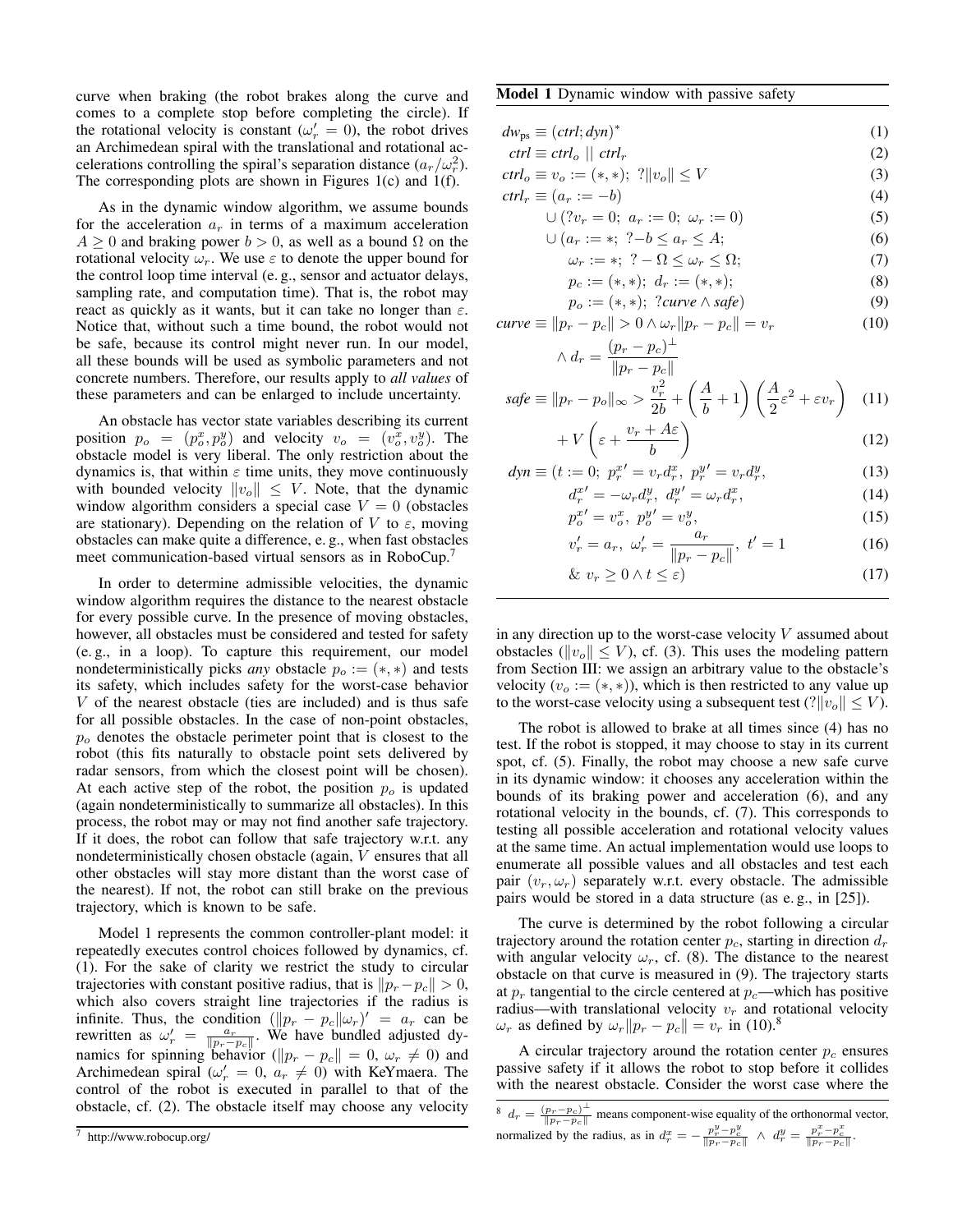center  $p_c$  is at infinity and the robot travels on a straight line. In this case, the distance between the robot's current position  $p_r$  and the nearest obstacle  $p_o$  must account for the following components: First, the robot needs to be able to brake from its current velocity  $v_r$  to a complete stand still, cf.  $\frac{v_r^2}{2b}$  =  $\int_0^{v_r/b} (v_r-bt)dt$  in (11). Second, the robot may not react before  $\varepsilon$  time units. Thus, we must additionally take into account the distance that the robot may travel w.r.t. the worst-case acceleration A and the distance needed for compensating its potential acceleration of  $A$  during that time with braking power  $b$ , cf.  $\left(\frac{A}{b}+1\right)\left(\frac{A}{2}\varepsilon^2+\varepsilon v_r\right)=\int_0^\varepsilon (v_r+A t)dt+\int_0^{A\varepsilon/b}(v_r+A\varepsilon-b t)dt$ in (11). Third, during the worst-case time  $(\varepsilon + \frac{v_r + A\varepsilon}{b})$  entailed by (11), the obstacle may approach the robot in the worst case on a straight line with maximum velocity  $V$ , cf. (12). To simplify the proof, we measure the distance between the robot's position  $p_r$  and the obstacle's position  $p_o$  in the infinitynorm  $\|\overline{p}_r - p_o\|_{\infty}$  (i.e., both  $|p_r^x - p_o^x|$  and  $|p_r^y - p_o^y|$  must be safe) and thus over-approximate the Euclidean norm distance  $||p_r - p_0||_2 = \sqrt{(p_r^x - p_o^x)^2 + (p_r^y - p_o^y)^2}$  by a factor of at  $||p_r - p_o||_2 = \sqrt{(p_r^2 - p_o^2)^2 + (p_r^2 - p_o^2)^2}$  by a factor of at most  $\sqrt{2}$ . Finally, the continuous dynamics of the robot and the obstacle are defined in  $(13)–(17)$ .

*b) Verification:* We verify the safety of the control algorithm modeled as a hybrid program in Model 1, using a formal proof calculus for  $d\mathcal{L}$  [18–20]. The robot is at a safe distance from the obstacle, if it is able to brake to a complete stop at all times before the approaching obstacle reaches the robot. The following condition captures this requirement as a property that we prove to hold for all executions:

$$
\phi_{\rm ps} \equiv (v_r = 0) \vee \left( \| p_r - p_o \| > \frac{v_r^2}{2b} + V \frac{v_r}{b} \right) . \tag{18}
$$

The formula (18) states that the robot is stopped or the robot and the obstacle have different positions safely apart. This accounts for the robot's braking distance  $\frac{v_r^2}{2b}$  while the obstacle is allowed to approach the robot with its worst case travel distance  $V \frac{v_r}{b}$ . We prove that the property (18) holds for all executions of Model 1 under the assumption that we start in a state satisfying the following conditions:<sup>9</sup>

$$
\psi_{\rm ps} \equiv \phi_{\rm ps} \wedge (\|p_r - p_c\| > 0) \wedge (\|d_r\| = 1) \ . \tag{19}
$$

The first condition of the conjunction formalizes the fact that we are starting in a position that is passively safe, that is  $\phi_{\text{ps}}$ holds. The second conjunct states that the robot is not initially spinning. The last conjunct  $||d_r|| = 1$  says that the direction  $d_r$  is a unit vector.

*Theorem 1 (Passive safety):* If the robot starts in a state where  $\psi_{\text{ps}}$  (19) holds, then the control model  $dw_{\text{ps}}$  (Model 1) always guarantees the passive safety condition ( $\phi_{ps}$ ), as expressed by the provable  $d\mathcal{L}$  formula:  $\psi_{ps} \rightarrow [dw_{ps}]\phi_{ps}$ .

We proved Theorem 1 for circular trajectories, spinning, and spiral trajectories using KeYmaera, a theorem prover for hybrid systems. In the next section, we explore the stronger requirements of passive friendly safety, where the robot will not only safely stop itself, but also allow for the obstacle to stop before a collision occurs.

#### *B. Passive Friendly Safety of Obstacle Avoidance*

Passive friendly safety, as introduced above, requires the robot to take careful decisions that respect the features of moving obstacles. The definition of Maček et al. [14] requires that the robot respects the worst-case braking time of the obstacle. In our model, the worst-case braking time is represented as follows. We assume an upper bound  $\tau$  on the reaction time of the obstacle and a lower bound  $b<sub>o</sub>$  on its braking capabilities. Then,  $\tau V$  is the worst-case distance that the obstacle can travel before actually reacting and  $\frac{V^2}{2h}$  $\frac{V^2}{2b_o}$  is the distance for the obstacle to stop from the worst-case velocity  $V$  with an assumed minimum braking capability  $b_{\alpha}$ .

*c) Modeling:* Model 2 uses the same obstacle avoidance algorithm as Model 1. The essential difference reflects what the robot considers to be a safe distance to an obstacle. As shown in (21) the distance not only accounts for the robot's own braking distance, but also for the braking distance  $\frac{V^2}{2h}$  $\frac{V}{2b_o}$  and reaction time  $\tau$  of the obstacle. The verification of passive friendly safety is more complicated than passive safety as it accounts for the behavior of the obstacle discussed below.

Model 2 Dynamic window with passive friendly safety

$$
dw_{\text{pfs}} \equiv (ctrl; dyn)^* \text{ (see Model 1 for details)}
$$
 (20)

$$
safe \equiv ||p_r - p_o||_{\infty} > \frac{v_r^2}{2b} + \frac{V^2}{2b_o} + \tau V
$$
\n
$$
+ \left(\frac{A}{b} + 1\right) \left(\frac{A}{2}\varepsilon^2 + \varepsilon v_r\right) + V\left(\varepsilon + \frac{v_r + A\varepsilon}{b}\right)
$$
\n(21)

*d) Verification:* We verify the safety of the robot's control choices as modeled in Model 2. Unlike the passive safety case, the passive friendly safety property  $\phi_{\text{pfs}}$  should guarantee that if the robot stops, moving obstacles (cf. Model 3) still have enough time and space to avoid a collision. This requirement can be captured by the following  $d\mathcal{L}$  formula:

$$
\eta_{\text{pfs}} \equiv
$$
\n
$$
\left( (v_r = 0) \land \left( \| p_r - p_o \| > \frac{V^2}{2b_o} + \tau V \right) \land (0 \le v_o \le V) \right)
$$
\n
$$
\to \langle \text{obstacle} \rangle \left( (\| p_r - p_o \| > 0) \land (v_o = 0) \right). \quad (22)
$$

Equation (22) says that, once the robot stops ( $v_r = 0$ ), there exists an execution of the hybrid program *obstacle*, (existence of a run is formalized by the diamond operator  $\langle obstacle \rangle$ ), that allows the obstacle to stop ( $v<sub>o</sub> = 0$ ) before a collision occurs ( $||p_r - p_o|| > 0$ ). Passive friendly safety is now stated as  $\phi_{\text{pfs}} \equiv (\varphi_{\text{ps}} \vee v_r = 0) \wedge \eta_{\text{pfs}}$ , where the property  $\varphi_{\text{ps}}$  is analogue to the passive safety property  $\phi_{\text{ps}}$  w.r.t. Model 2:

$$
\varphi_{\rm ps} \equiv ||p_r - p_o|| > \frac{v_r^2}{2b} + \frac{V^2}{2b_o} + V\left(\frac{v_r}{b} + \tau\right) .
$$

We study the passive friendly safety with respect to the initial feasible states satisfying the following property:

$$
\psi_{\text{pfs}} \equiv \varphi_{ps} \wedge (\|p_r - p_c\| > 0) \wedge (\|d_r\| = 1) \tag{23}
$$

Observe that, in addition to the condition  $\eta_{\text{pfs}}$ , the difference with the passive safety condition is reflected in the special treatment of the case  $v_r = 0$ . Indeed, if the robot would start

<sup>&</sup>lt;sup>9</sup> The formal proof uses the additional constraints stated earlier,  $v_r \geq 0$ ,  $A \geq 0, V \geq 0, \Omega \geq 0, b > 0$ , and  $\varepsilon > 0$ , which we leave out for simplicity.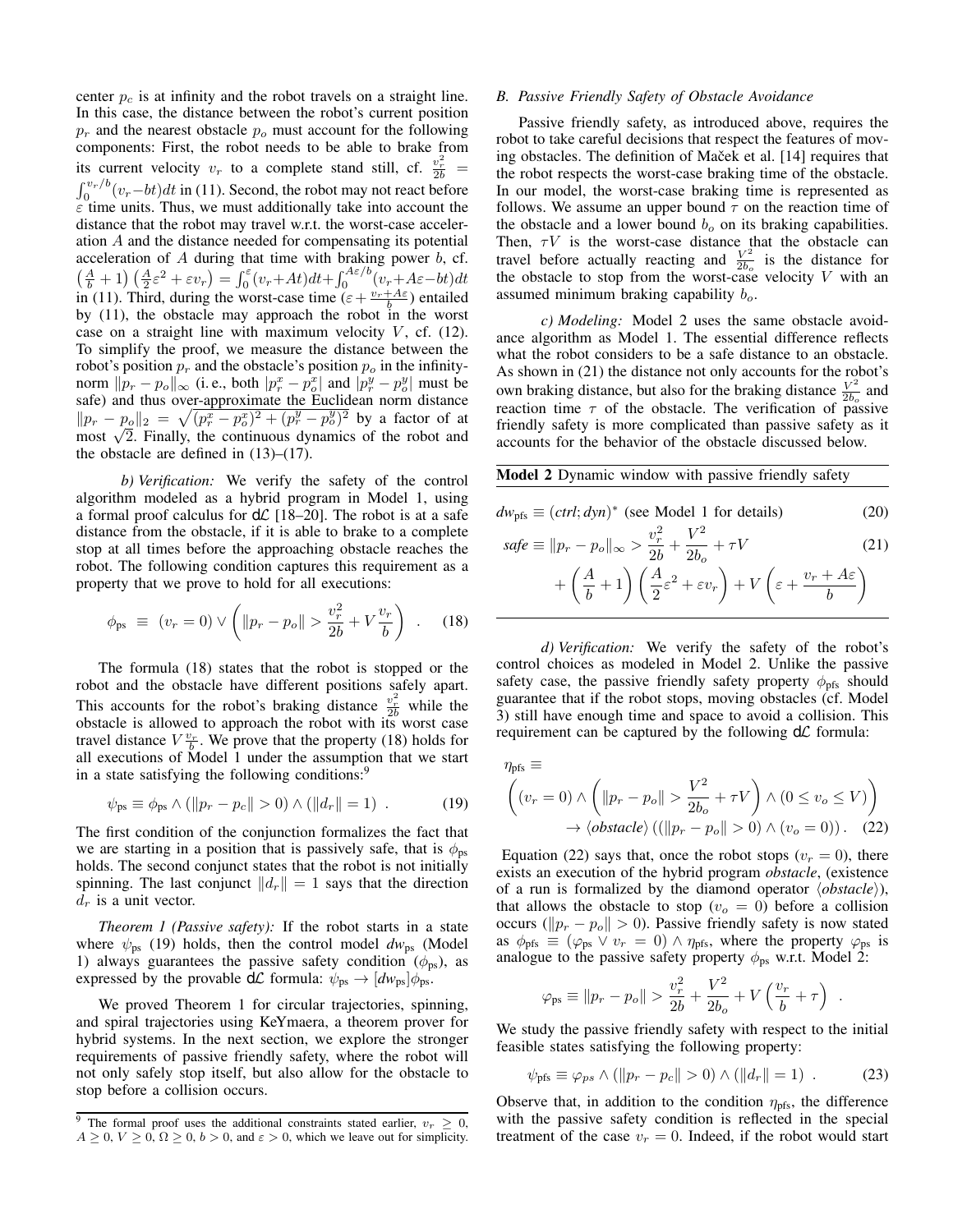with a null translational velocity (which is passive safety) while not satisfying  $\varphi_{\text{ps}}$ , then we cannot prove the passive friendly safety as the obstacle may be unsafely close already initially. Besides, we can see in  $\phi_{\text{pfs}}$  that we are required to prove  $\eta_{\text{pfs}}$ even when the robot comes to a full stop.

In Model 2 the hybrid program  $ctrl_o$  is a coarse model given by equation (3), which only constrains its non-negative velocity to be less than or equal to  $V$ . Such an obstacle could trivially prevent a collision by stopping instantaneously. In  $\eta_{\text{pfs}}$ , we consider a more interesting refined obstacle behavior modeled by the hybrid program given in Model 3.

#### Model 3 Refined obstacle controls acceleration

$$
obstack \equiv (ctrl_{or}; dyn_{or})^*
$$
\n(24)

$$
ctrl_{or} \equiv d_o := (*, *); \; ? \quad ||d_o|| = 1; \tag{25}
$$

$$
a_o := *; \; ?v_o + a_o \varepsilon_o \le V \tag{26}
$$

$$
dyn_{or} \equiv (t := 0; \ p_o^{x'} = v_o d_o^x, \ p_o^{y'} = v_o d_o^y, \tag{27}
$$

$$
v_o' = a_o, \ t' = 1 \& \ t \le \varepsilon_o \land v_o \ge 0)
$$

The refined obstacle may choose any direction as described by the unit vector  $d_o$  in (25) and any acceleration  $a_o$ , as long as it does not exceed the velocity bound  $V$ , cf. (26). The dynamics of the obstacle are straight ideal-world translational motion in the two-dimensional plane, see (27).

*Theorem 2 (Passive friendly safety):* If the property  $\psi_{\text{pfs}}$ (23) holds initially, then the control model  $dw_{\text{pfs}}$  (Model 2), guarantees the passive friendly safety condition  $\phi_{\text{pfs}}$  in presence of obstacles per Model 3, as expressed by the provable  $d\mathcal{L}$  formula:  $\psi_{\text{pfs}} \rightarrow [dw_{\text{pfs}}]\phi_{\text{pfs}}$ .

We verified Theorem 2 in KeYmaera. The symbolic bounds on velocity, acceleration, braking, and time in the above models represent uncertainty implicitly (e. g., one may instantiate the braking power  $b$  with the minimum specification of the robot's brakes, or with the actual braking power achievable w.r.t. the current terrain). Dually, whenever knowledge about the current state is available, the bounds can be instantiated more aggressively to allow efficient robot behavior (e. g., in a rare worst case we may face a particularly fast obstacle, but right now there are only slow-moving obstacles around). Theorems 1 and 2 are verified for all those values. Other aspects of uncertainty need explicit changes in the models and proofs, as discussed in the next section.

# *C. Safety of Obstacle Avoidance Despite Uncertainty*

Robots have to deal with uncertainty in almost every aspect of their interaction with the environment, ranging from sensor inputs (e. g., inaccurate localization, distance measurement) to actuator effects (e. g., wheel slip depending on the terrain). In this section, we show two examples of uncertainty explicitly handled by the models. First, we allow localization uncertainty (the robot knows its position only approximately). We then consider imperfect actuator commands (braking and acceleration) considered to be within an interval. Such intervals are instantiated, e. g., according to sensor or actuator specification (e. g., GPS error), or w.r.t. experimental measurements.<sup>10</sup>

#### Model 4 Safety despite uncertain position measurements

|  | $dw_{\text{ups}} \equiv (locate; \text{ctrl}; dyn)^*$ (see Model 1 for details) | (28) |
|--|---------------------------------------------------------------------------------|------|
|--|---------------------------------------------------------------------------------|------|

$$
locate \equiv \tilde{p}_r := (*, *); \; ? \|\tilde{p}_r - p_r\| \le U_p \tag{29}
$$

$$
curve \equiv \|\tilde{p}_r - p_c\| > 0 \land \omega_r \|\tilde{p}_r - p_c\| = v_r
$$
\n
$$
(\tilde{p}_r - p_c)^{\perp}
$$
\n(30)

$$
\wedge d_r = \frac{\varphi_r - p_c}{\|\tilde{p}_r - p_c\|}
$$
  
\n
$$
safe \equiv \|\tilde{p}_r - p_o\|_{\infty} > \frac{v_r^2}{2b} + \left(\frac{A}{b} + 1\right) \left(\frac{A}{2}\varepsilon^2 + \varepsilon v_r\right) \tag{31}
$$
  
\n
$$
+ V\left(\varepsilon + \frac{v_r + A\varepsilon}{b}\right) + U_p
$$

Model 4 introduces location uncertainty. It adds a location measurement  $\tilde{p}_r$  before the control decisions are made. This location measurement may deviate from the real position  $p_r$  by no more than symbolic parameter  $U_p$ , cf. (29). The measured location  $\tilde{p}_r$  is used in all control decisions of the robot (e.g., in (30) to compute the curve's center point and rotational velocity), while the robot's physical motion is still computed on the symbolic real position  $p_r$ . We prove in KeYmaera that the robot is still safe (passive safety), if it accounts for the location uncertainty as stated in the safety constraint (31).

# Model 5 Safety despite actuator uncertainty

$$
dw_{\text{uas}} \equiv (ctrl; act; dyn)^* \text{ (see Model 1 for details)} \tag{32}
$$
\n
$$
act = u_1 + u_2 \tilde{a}_2 + u_3 \tilde{a}_3 + 20 \le U_1 \le u_2 \le 1 \tag{33}
$$

$$
act = u_m \dots + u_r \dots = u_m u_r, \quad 0 < U_m \le u_m \le 1 \tag{33}
$$
\n
$$
safe \equiv ||p_r - p_o||_{\infty} > \frac{v_r^2}{2bU_m} + \left(\frac{A}{bU_m} + 1\right) \left(\frac{A}{2}\varepsilon^2 + \varepsilon v_r\right) + V\left(\varepsilon + \frac{v_r + A\varepsilon}{bU_m}\right) \tag{34}
$$

*dyn* with 
$$
a_r
$$
 replaced by  $\tilde{a}_r$ 

Model 5 introduces uncertainty in actuation with an actuator perturbation between control and dynamics, cf. (32). Actuator perturbation affects the acceleration by a damping factor  $u_m$ , known to be within  $[U_m, 1]$ , cf. (33). Note, that this damping factor can change arbitrarily often, but is assumed to be constant for  $\varepsilon$  time units. In the worst case, the robot has full acceleration ( $u_m = 1$ ) but fully reduced braking ( $u_m = U_m$ ). For instance, the robot accelerates on perfect terrain, but is on slippery terrain whenever it brakes. The robot considers this worst case scenario during control in its safety constraint (34). Using KeYmaera, we prove that the robot is still safe (passive safety) when it follows Model 5.

#### V. CONCLUSION AND FUTURE WORK

Robots are hybrid systems, because they share continuous physical motion with complicated computer algorithms controlling their behavior. We demonstrate that this understanding also helps proving robots safe. We develop hybrid system models of the dynamic window algorithm for autonomous ground vehicles and prove that the algorithm guarantees both passive safety and passive friendly safety in the presence of

<sup>&</sup>lt;sup>10</sup> Instantiation with probabilistic bounds means that the symbolically guaranteed safety is traded for a safety probability.